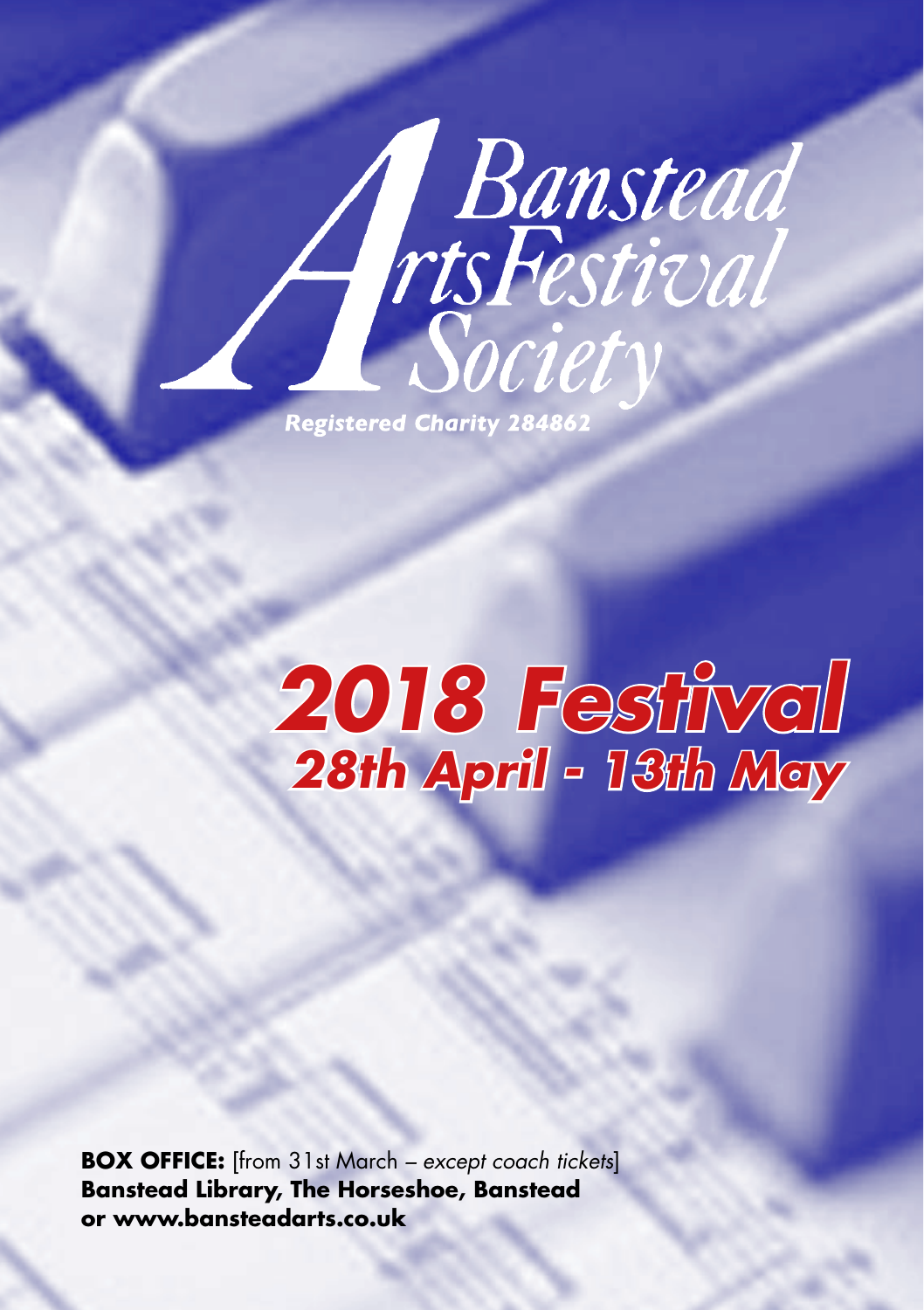

Registered Charity 284862

Chairman: Stephen Oliver

Secretary: Marion Hayns

Treasurer: Rod McFarlane

Executive Committee: Shaida Dorabiee, Maraaret Fitch, Roger Gill, Richard Hughes, Anne Smith, Jeff Young

The Society is grateful to Banstead Library for the sale of tickets and display facilities, and Banstead Flower Club for flower arrangements.

Further information is available from Marion Hayns, 25 Longcroft Avenue, Banstead SM7 3AE 01737 350288 marionh.bafs@hotmail.co.uk or visit our website: www.bansteadarts.co.uk

## **TICKETS FOR FESTIVAL EVENTS**

are on sale from 31st March [other than coach tickets]

- 1. From Banstead Library, **preferably by cheque to BAFS**. Please note that Banstead Library cannot accept payments by credit or debit card on BAFS' behalf.
- 2. At the door, if still available.
- 3. Online at www.bansteadarts.co.uk [not all ticketed events are available online].

Ticket prices for all Festival evening events include light refreshments unless otherwise stated.







*Produced by Sussex Print Services 01323 872466*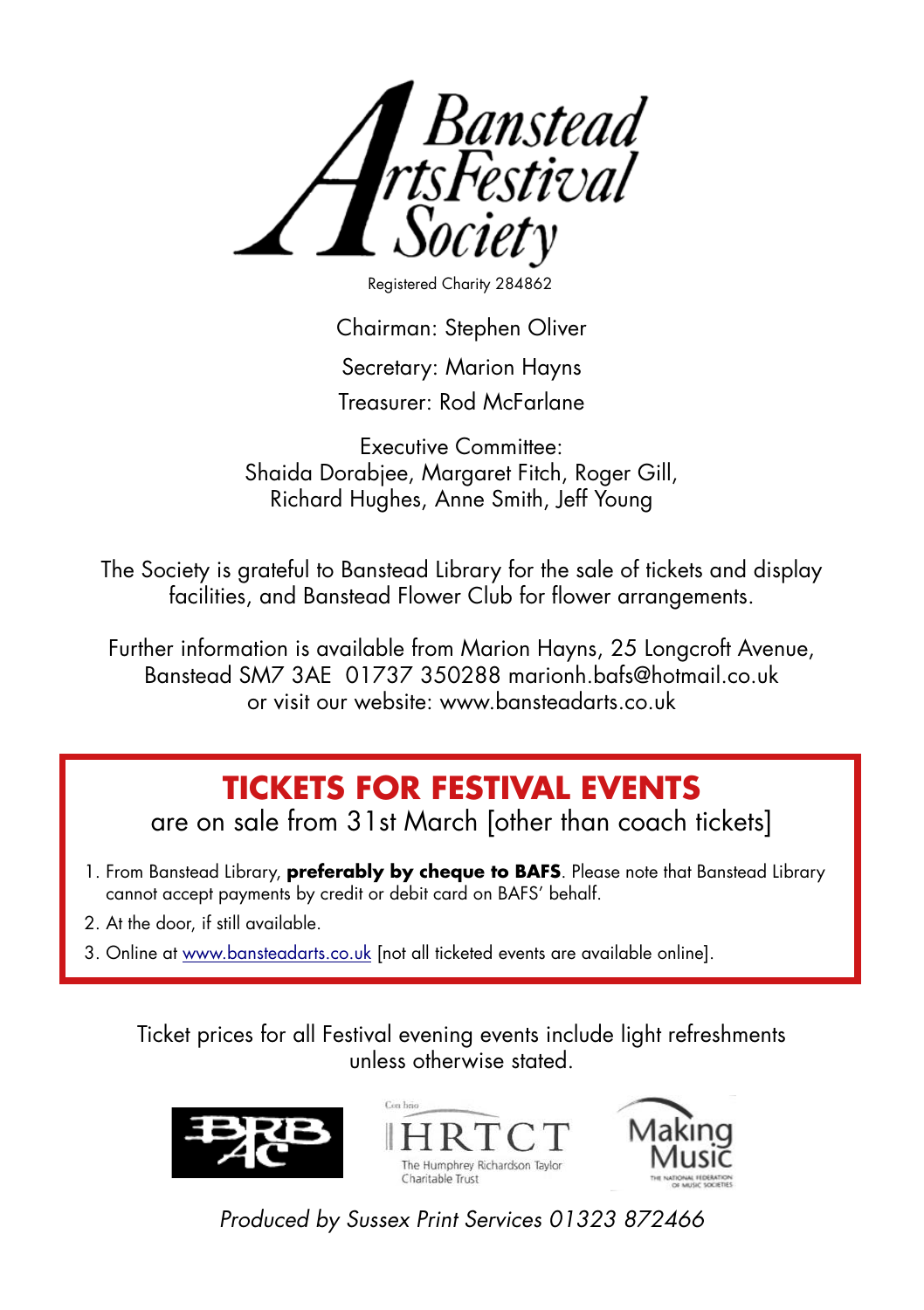## *BANSTEAD ARTS FESTIVAL 2018*

The Society is very grateful to the following for their financial support of the Festival:

## **The Humphrey Richardson Taylor Charitable Trust**

### **Reigate and Banstead Arts Council,**

with funds provided by the **Borough of Reigate and Banstead**

## **Banstead Coaches Ltd.**

# **The Longcroft Clinic**

**Waitrose Ltd.**

The Society seeks support from individuals and companies and if advertising in our future programmes or sponsoring one of our concerts is of interest to you please contact Jeff Young on 01737 358737

# *EVENT LOCATIONS*

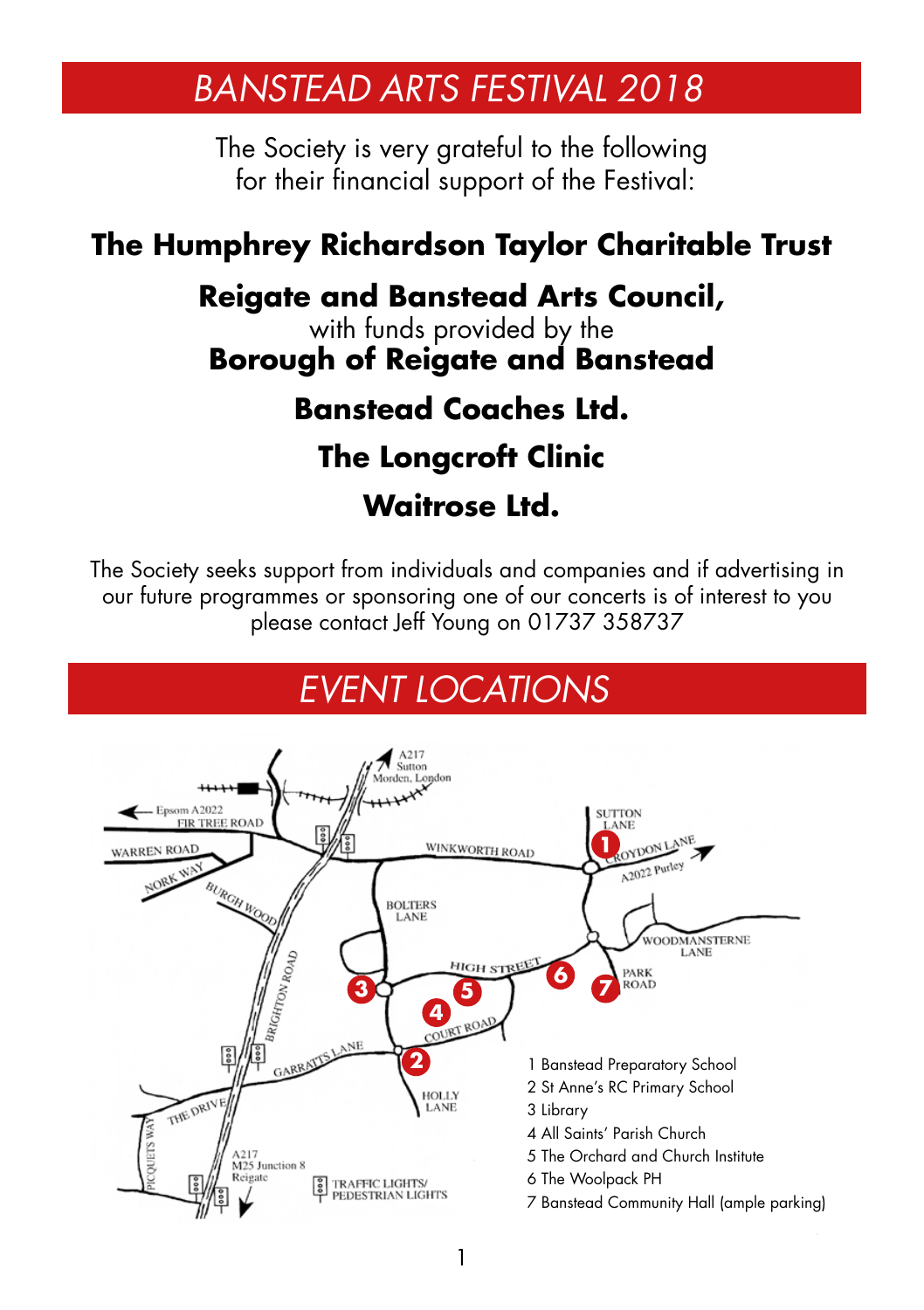## *BANSTEAD ARTS FESTIVAL 2018 DIARY OF EVENTS*

| Date              | Event                                                                               | Venue                                      | Page |
|-------------------|-------------------------------------------------------------------------------------|--------------------------------------------|------|
| Saturday 28 April | <b>Banstead Art Group</b>                                                           | The Orchard,<br>High Street                | 4    |
|                   | Young Musicians' Showcase                                                           | Community Hall,<br>Park Road               | 4    |
| Monday 30 April   | Chiho Sunamoto -<br><b>Banstead Organ and</b><br>Keyboard Club                      | All Saints' Church<br>Institute            | 5    |
| Tuesday 1 May     | Lunchtime Concert -<br>Charlotte Saluste-Bridoux, violin<br>Thomas Kelly, piano     | All Saints'<br>Parish Church               | 6    |
|                   | Wednesday 2 May Coach Visit: Abingdon and<br>Oxford River Cruise<br>(Tickets - p17) | Outside Banstead<br>Library, The Horseshoe | 7    |
|                   | Vintage Hitchcock -<br>The Gage Players and<br><b>Banstead Area U3A</b>             | Community Hall,<br>Park Road               | 8    |
| Saturday 5 May    | May Queen Procession,<br>Crowning and May Fayre                                     | The Orchard,<br><b>High Street</b>         | 9    |
|                   | <b>Tim Vine</b>                                                                     | Community Hall,<br>Park Road               | 10   |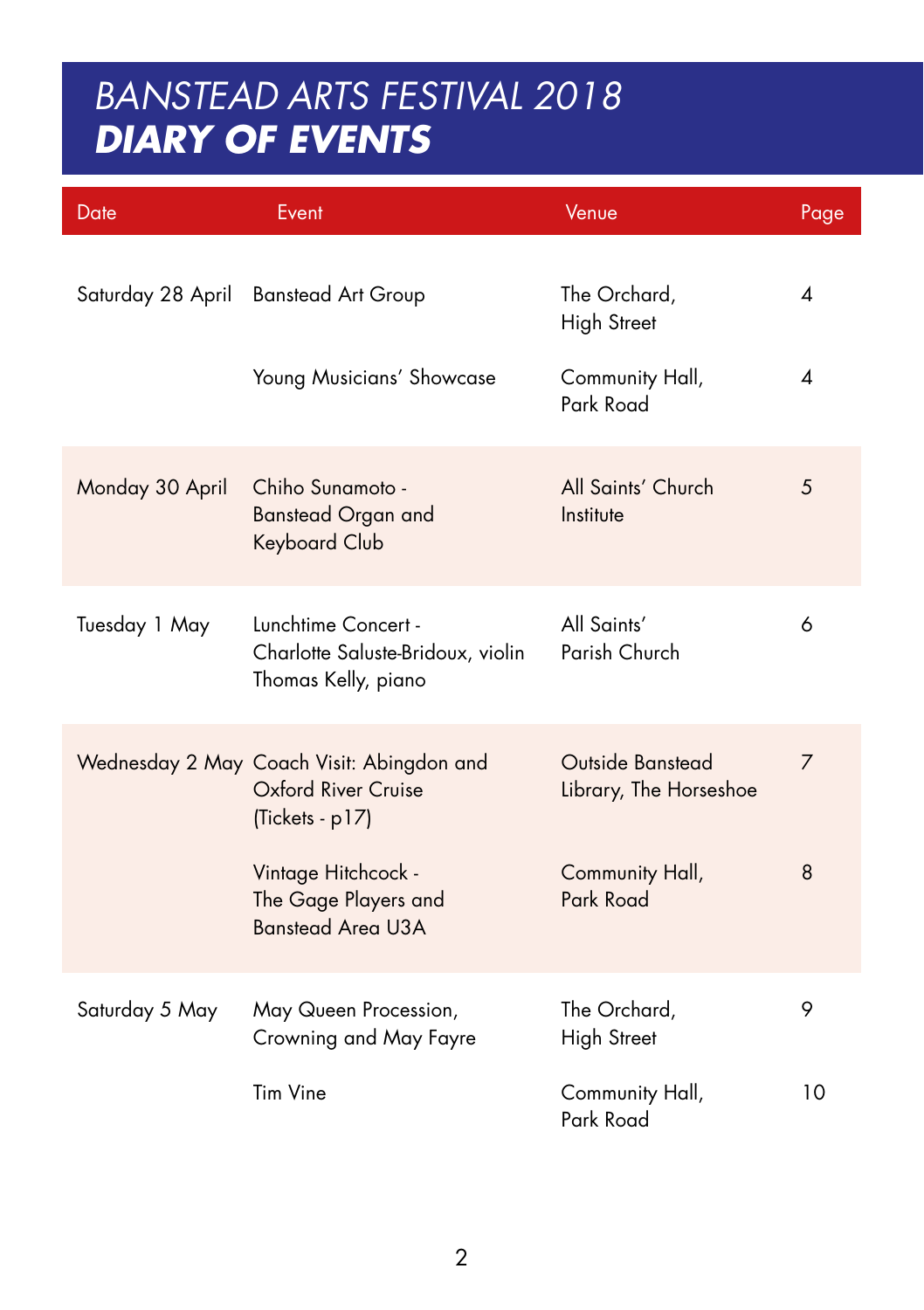|  | Date            | Event                                                                                   | Venue                                              | Page |
|--|-----------------|-----------------------------------------------------------------------------------------|----------------------------------------------------|------|
|  | Sunday 6 May    | Walk: Canons Farm and<br><b>Banstead Woods</b>                                          | Canons Farm,<br>Canons Lane, Burgh Heath           | 16   |
|  | Tuesday 8 May   | Lunchtime Concert -<br>Duo Dec & Lajdorf                                                | All Saints'<br>Parish Church                       | 11   |
|  |                 | Art in the Garden -<br><b>Banstead Horticultural Society</b>                            | <b>Banstead Preparatory</b><br>School, Sutton Lane | 12   |
|  |                 | Wednesday 9 May Schools' Poetry Competition                                             | St Anne's Roman<br>Catholic Primary School         | 13   |
|  | Thursday 10 May | Coach Visit: Abingdon and<br>Oxford River Cruise<br>(Tickets - p17)                     | Outside Banstead<br>Library, The Horseshoe         | 7    |
|  | Friday 11 May   | <b>Banstead Local</b><br>History Detectives -<br><b>Banstead History Research Group</b> | Community Hall,<br>Park Road                       | 14   |
|  | Saturday 12 May | <b>Walk: Flowers and Butterflies</b>                                                    | Holly Lane Car Park                                | 16   |
|  |                 | The Oxford Clerks                                                                       | Community Hall,<br>Park Road                       | 15   |
|  | Sunday 13 May   | Choral Evensong                                                                         | All Saints'<br>Parish Church                       | 17   |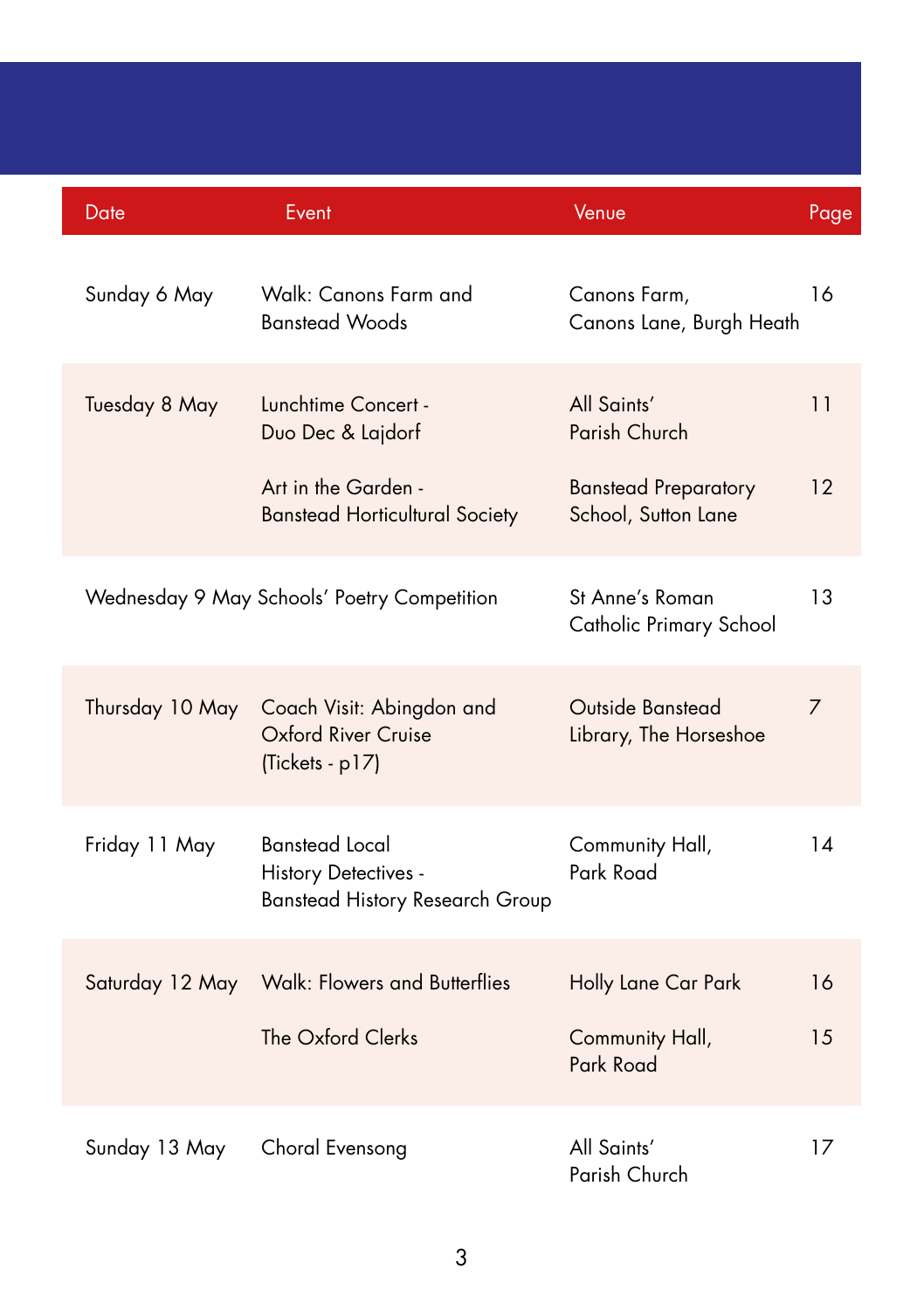### Saturday 28th April – 10.00 am to 3.00 pm

# *Banstead Art Group Pop-Up Exhibition*



Please join us at an exhibition of our paintings, which many will remember as a Banstead tradition going back many years.

*The Orchard, High Street, Banstead*



Saturday 28th April – 7.30 pm

# *Young Musicians' Showcase produced by Nadine André*



This concert has been a regular and popular event since 1978. It features young performers up to the age of 18 from Banstead and the surrounding area, all of whom show outstanding ability on their chosen instruments.

Nadine André, professional musician and teacher, is our expert talent-scout for a second time. She has selected performers on a range of different instruments, so that the evening is sure to be full of contrast and variety.

Some former participants in this event have gone on to professional careers in music, and the chance to experience emerging talent makes the evening a special pleasure.

*Banstead Community Hall, Park Road, SM7 3AJ Tickets £8. School Pupils: Free Available from Banstead Library, at the door, or at www.bansteadarts.co.uk*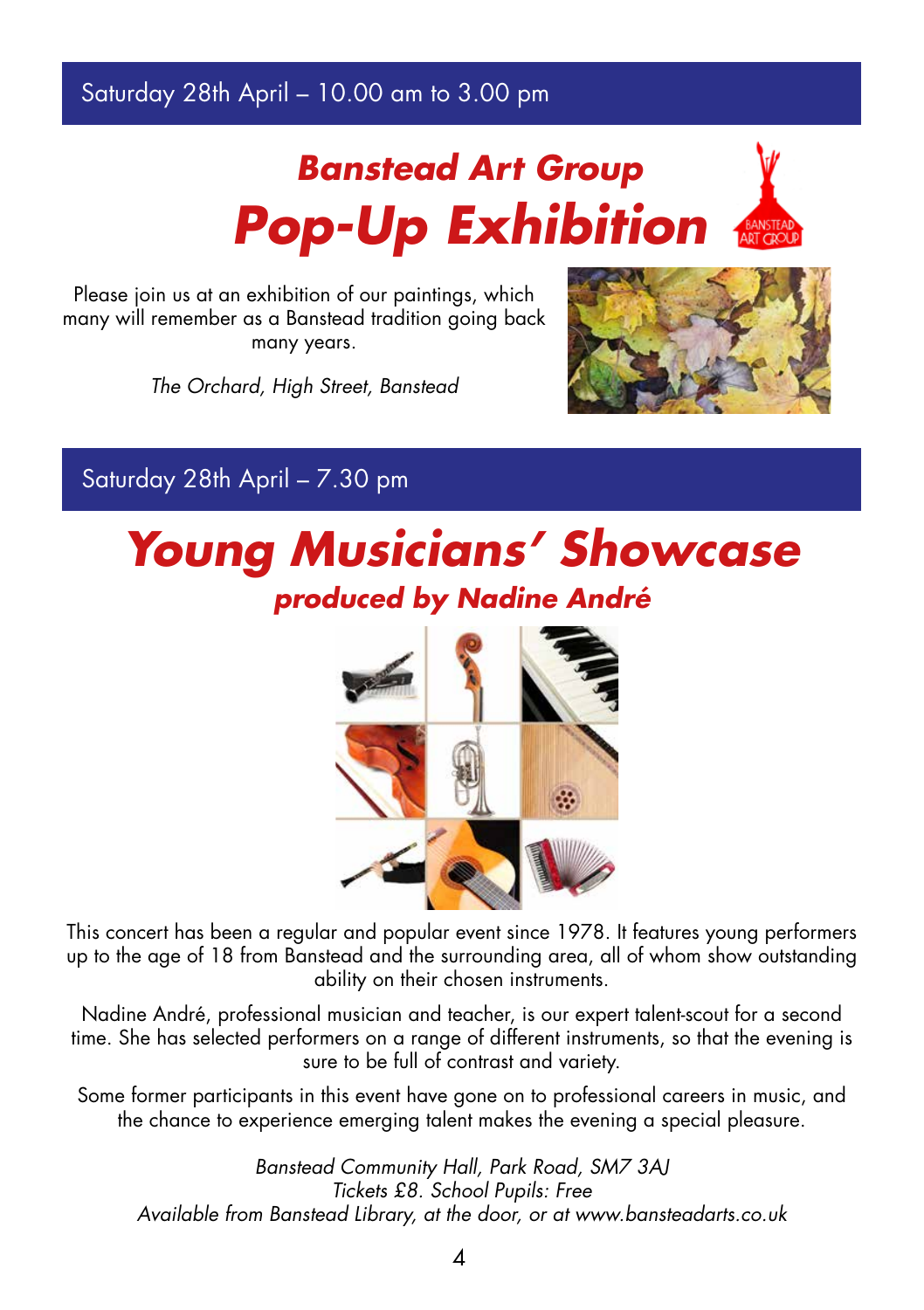### Monday 30th April – Doors open 7.00 pm for 7.30pm.

# *Banstead Organ and Keyboard Club proudly presents A musical show starring Chiho Sunamoto*



Chiho is orginally from Matsuyama in the South of Japan where she began learning piano at the age of three. She attended St. Katerina University where she studied piano, classical organ and singing. After university she worked as an overseas demonstrator for Yamaha, performing in over 42 countries.

Chiho continues to perform nationally and internationally as well as teaching organ and piano. She also has a beautiful singing voice, which, together with her sunny personality, ensures that everyone enjoys her concerts.

Tonight Chiho will play a selection of light music with something sure to appeal to all.

*All Saints' Church Institute, High Street, SM7 2NG Tickets £8, available from Banstead Library, at the door, or at www.bansteadarts.co.uk*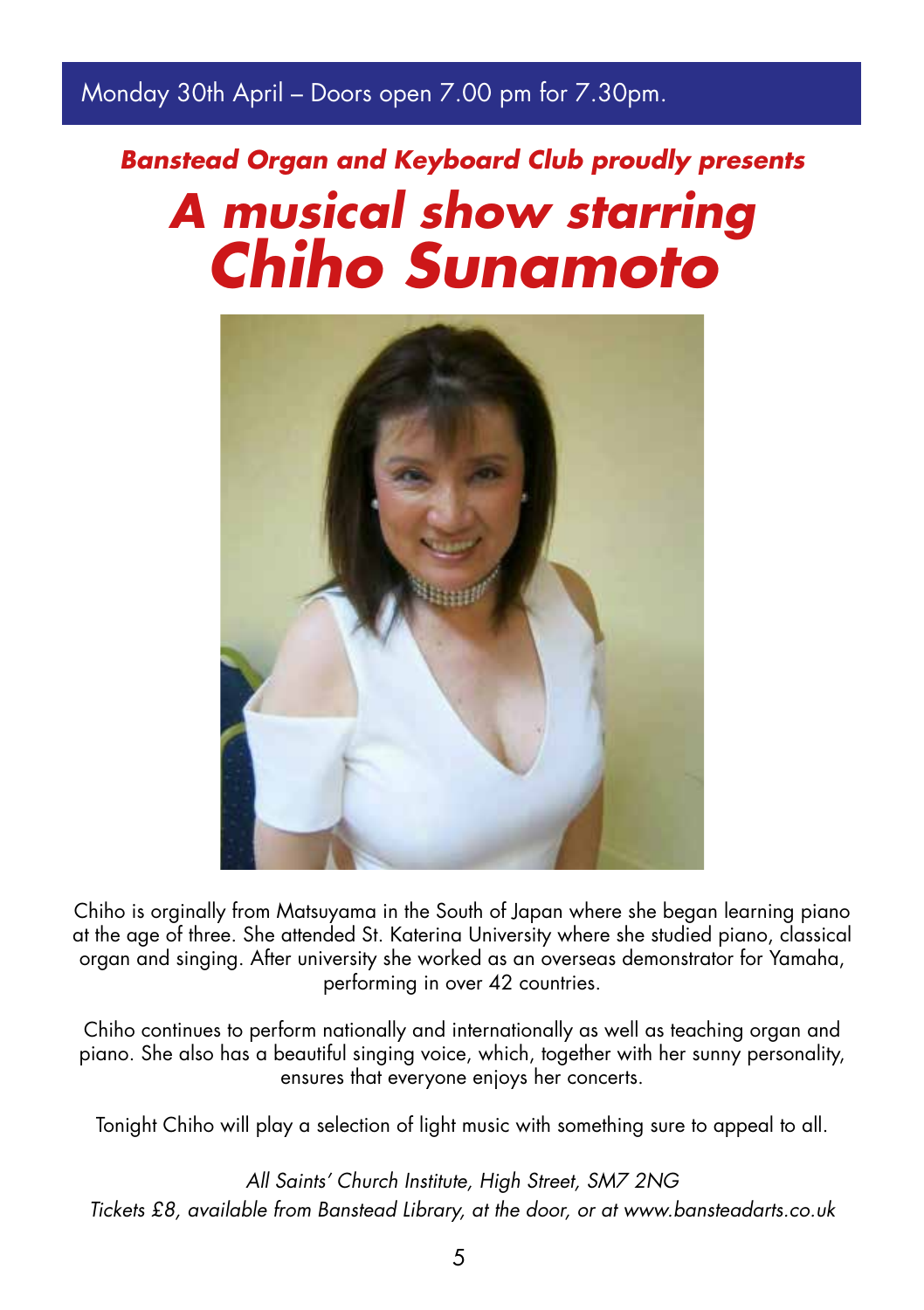## *Lunchtime Concert*

# *Charlotte Saluste-Bridoux, violin Thomas Kelly, piano*



### **BACH: Chaconne in D minor for violin solo BEETHOVEN: Violin Sonata No 8 in G major, Op 30 No 3 YSAŸE: Sonata No 6 in E major for violin solo RAVEL: Violin Sonata in G minor**

We are delighted to welcome Charlotte back to the Banstead Festival, five years since she was a concerto soloist for us with the Yehudi Menuhin School Orchestra. She is currently studying at the Royal College of Music, where she won the violin competition in 2016, and also the Bach Prize. Her programme includes two spectacularly virtuosic works for violin solo, Bach's mighty Chaconne and one of Ysaÿe's 'takes' on Bach, and she is joined by Thomas Kelly, also studying at the RCM and winner of the Pianale International Piano Competition, for engagingly tuneful sonatas by Beethoven and Ravel.

> *All Saints' Parish Church, High Street, SM7 2NN Admission by programme £6, on sale at the door*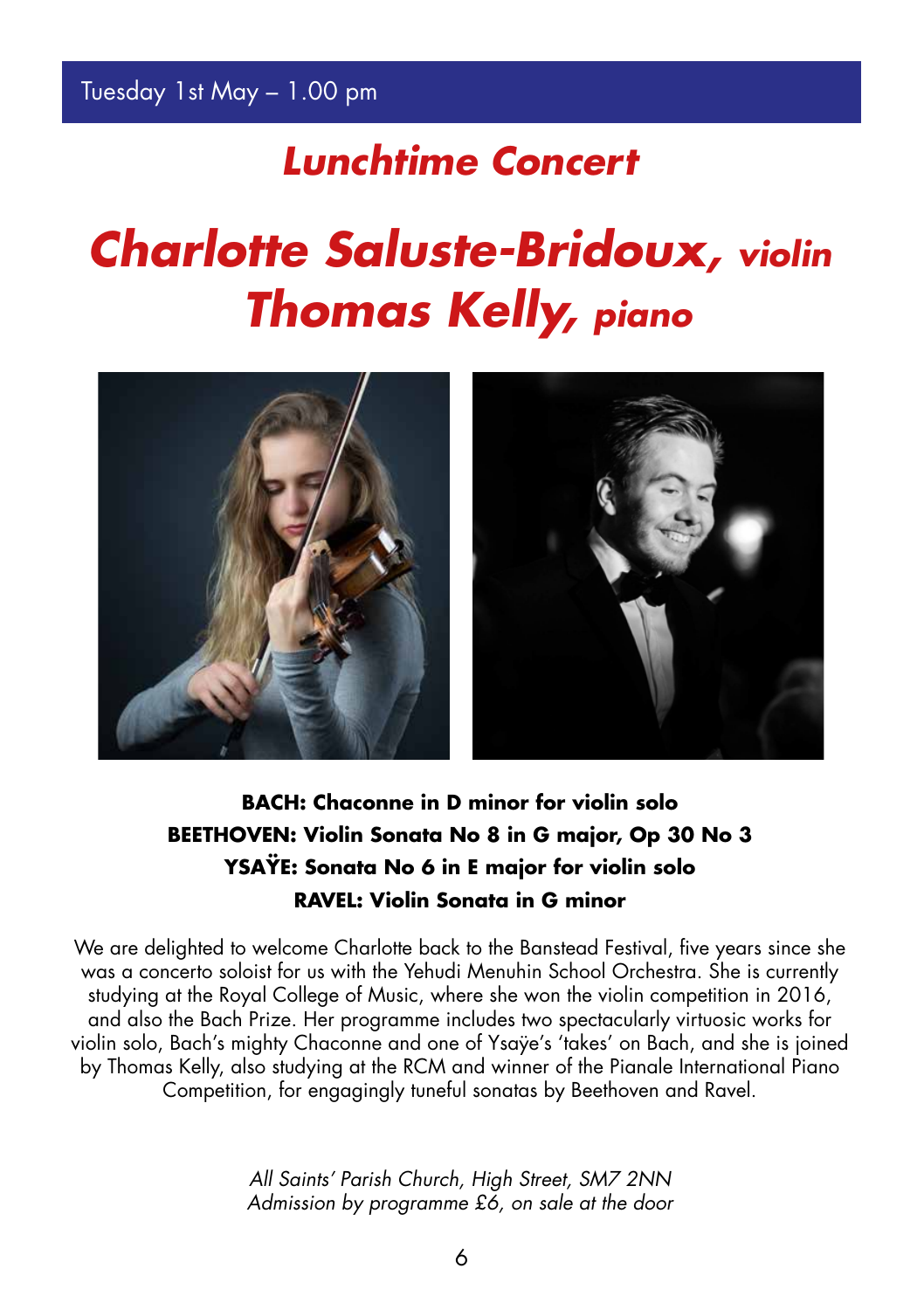Wednesday 2nd May and Thursday 10th May

## *Abingdon & The Country Cruise from Oxford with Banstead Coaches*



The day begins and ends in beautiful Abingdon-on-Thames where the medieval buildings drip down into the water – quite unlike any other Thames-side town. A Blue Badge Guide will meet us at 10.30 am in Abingdon, and after our coffee and biscuits will take us on a short but illuminating circular trail, which includes the mighty Benedictine Abbey [specially opened for us], the Guildhall designed by Sir Christopher Wren and a selection of no less than 200 listed buildings.

After lunch in an attractive coaching inn, a short countryside drive takes us to Folly Bridge in Oxford, where we board a converted Edwardian steamboat – complete with glorious open deck as well as a cabin [just in case the weather lets us down] - for a pleasant two-hour cruise downstream. We first pass beautiful Christ Church Meadow, along the famous University Regatta rowing course and then move out beyond Iffley Lock into open countryside. Here we see Sandford Lock, the deepest on the Thames, and pass magnificent Nuneham House. Eventually we disembark at Abingdon where the coach will be ready to take us home at 4.45 pm.

Meet at 8.30 am outside Banstead Library in the Horseshoe, returning from Abingdon at 4.45 pm, to arrive back in Banstead at about 6.45 pm.

The cost will be £54.50 per person. This covers coach travel, services of Blue Badge Guide throughout the day, entry to Abingdon Abbey, morning coffee & biscuits, two-course lunch, two-hour river cruise and gratuities for coach driver.

#### **The application form is on page 17.**

#### **Tickets are allocated on a first-come, first-served basis. Please apply as soon as possible with a stamped addressed envelope for your tickets.**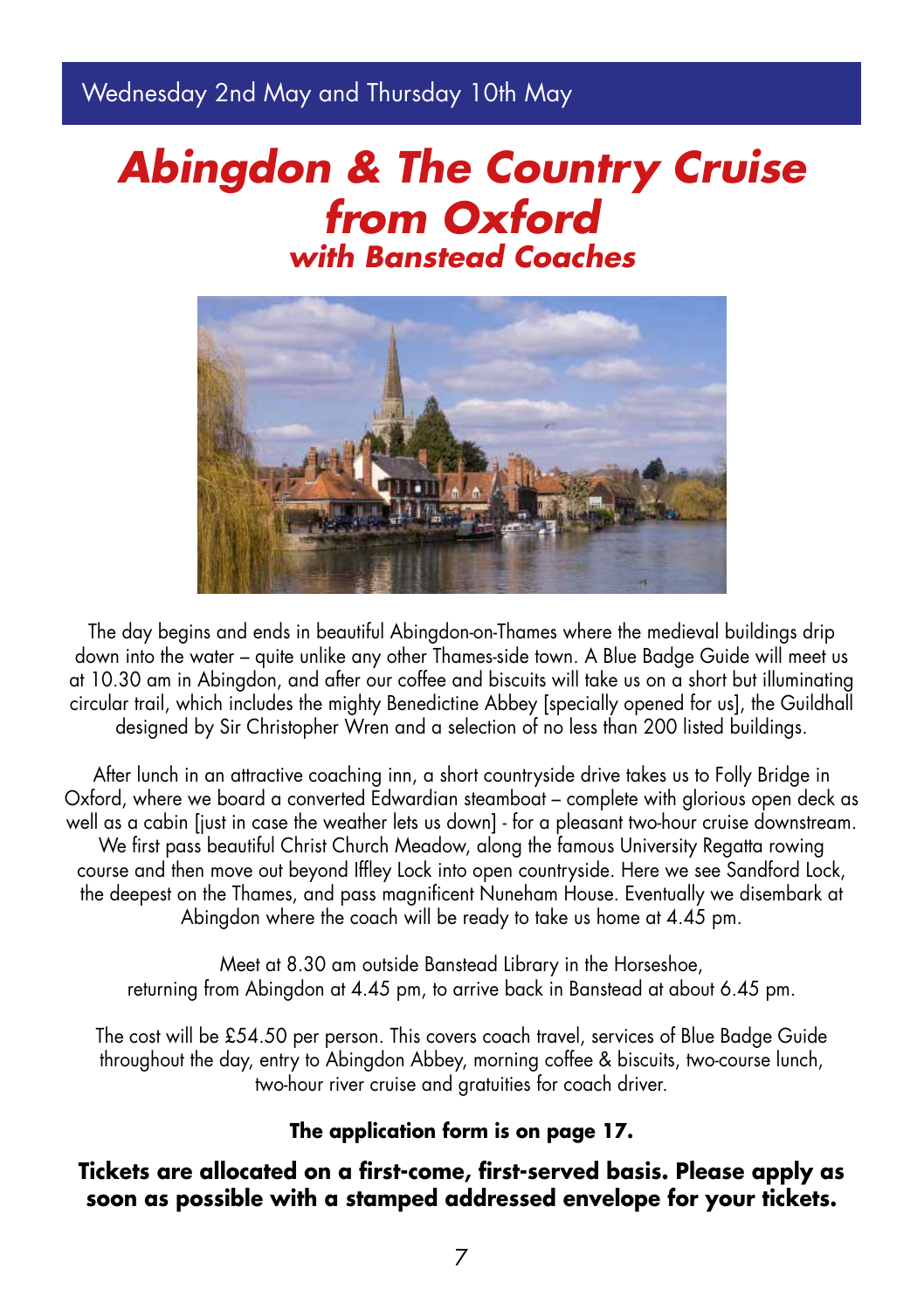Wednesday 2nd May – 8.00 pm



*Banstead Area U3A presents*

# *The Gage Players*

### *directed by Lars Sawyer An amateur production in association with Playscripts, Inc.*



In a double bill of one-act plays, two early films by Alfred Hitchcock, the master of suspense, are brought to life on stage with live sound effects and a live broadcast from the studio of WBFR's radio station:

**The Lodger,** a story of the London fog, a tale of mystery and murder and **The Thirty-Nine Steps,** John Buchan's classic story of spies and political intrigue

Both bear Hitchcock's trademark ability to stretch an audience's nerves almost to breaking point...

*Banstead Community Hall, Park Road, SM7 3AJ Tickets £10 from Banstead Library from four weeks before the event, or online at www.bansteadarts.co.uk or at the door as available.*

Tea/coffee/soft drinks and biscuits will be served

*Free On-Site Parking*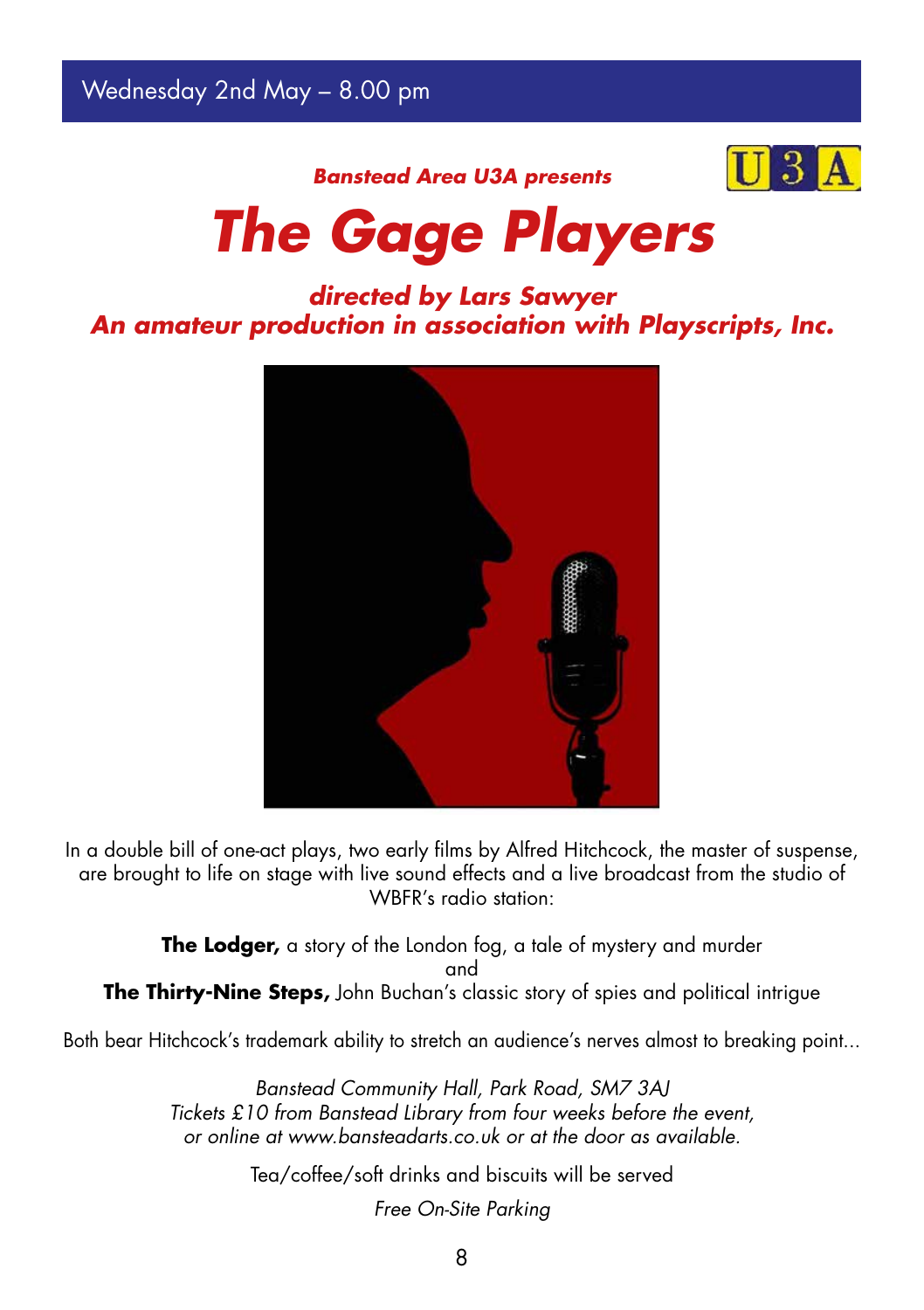

## *May Queen Procession, Crowning and Fayre*

**11.30 am** Procession starts at United Reformed Church, Woodmansterne Lane, passing along the High Street and returning to the Orchard in front of All Saints' Parish Church.

**12 noon [approx]** Crowning of the May Queen, Ruby Doohan, in the Orchard.

#### **Many attractions, including:**

Banstead May Fayre Bake Off [for children up to and including Year 8], Carnival in the Kidzone [play games to win prizes – for all ages], Maypole Dancing by St. Anne's Roman Catholic Primary School, Country Dancing by Banstead Infants School, Surrey Pipe Band, Redhill Corps of Drums, Beer, Pimms and Prosecco Tent, wide variety of food vendors, over 30 artisan stalls, Grand Raffle and Golden Envelope Games, and much more.

> Proceeds this year will go to The Children's Trust, for Children with Brain Injury. *Admission free*





*THE LONGCROFT CLINIC wishes the Banstead Arts Festival every success for the 2018 season.*

Dr S K Pande - Dr I Rafi Dr S Johnson - Dr N Kirby Dr L A Nathan - Dr P J T Pearson Associates: Dr C Fuller - Dr N Ray

The Longcroft Clinic, 5 Woodmansterne Lane, Banstead, Surrey SM7 3HH

Tel: 01737 359332 Fax: 01737 370835 Email: longcroftclinic@nhs.net Website: thelongcroftclinic.co.uk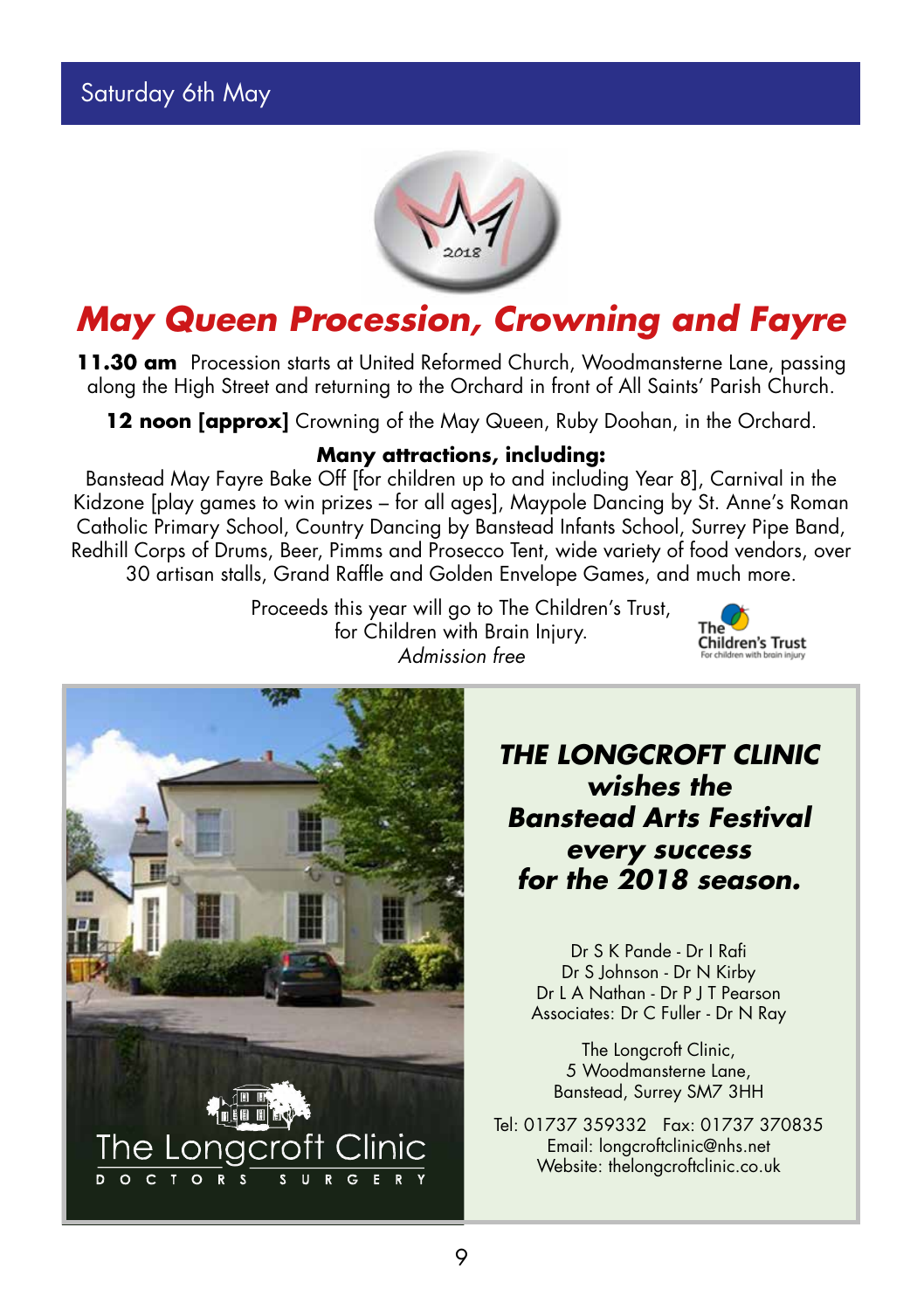



#### **Banstead's most famous resident makes an eagerly-awaited fourth appearance at the Festival.**

Tim's no-nonsense wordplay and joke telling has established him as a national favourite, with numerous sell-out tours and festival performances in the UK and abroad. Star of BBC1 sitcom Not Going Out and ITV's The Sketch Show, and most recently BBC1's Comedy Playhouse, Travels in Time, Tim will be taking time off from his current six-month UK tour to touch down in Banstead for an evening of inspired humour:

*Crime in multi-story car parks. That is wrong on so many levels. I've decided to sell my Hoover – it was just gathering dust. I'll tell you what I love doing more than anything – trying to pack myself into a small suitcase. I can hardly contain myself.*

> *A symphony of silly –* **The Times** *A comedy genius –* **Evening Standard**

*Banstead Community Hall, Park Road, SM7 3AJ Tickets £12. [no concessions and no telephone reservations]. Tickets will only be available from Banstead Library, online at www.bansteadarts.co.uk and at the door*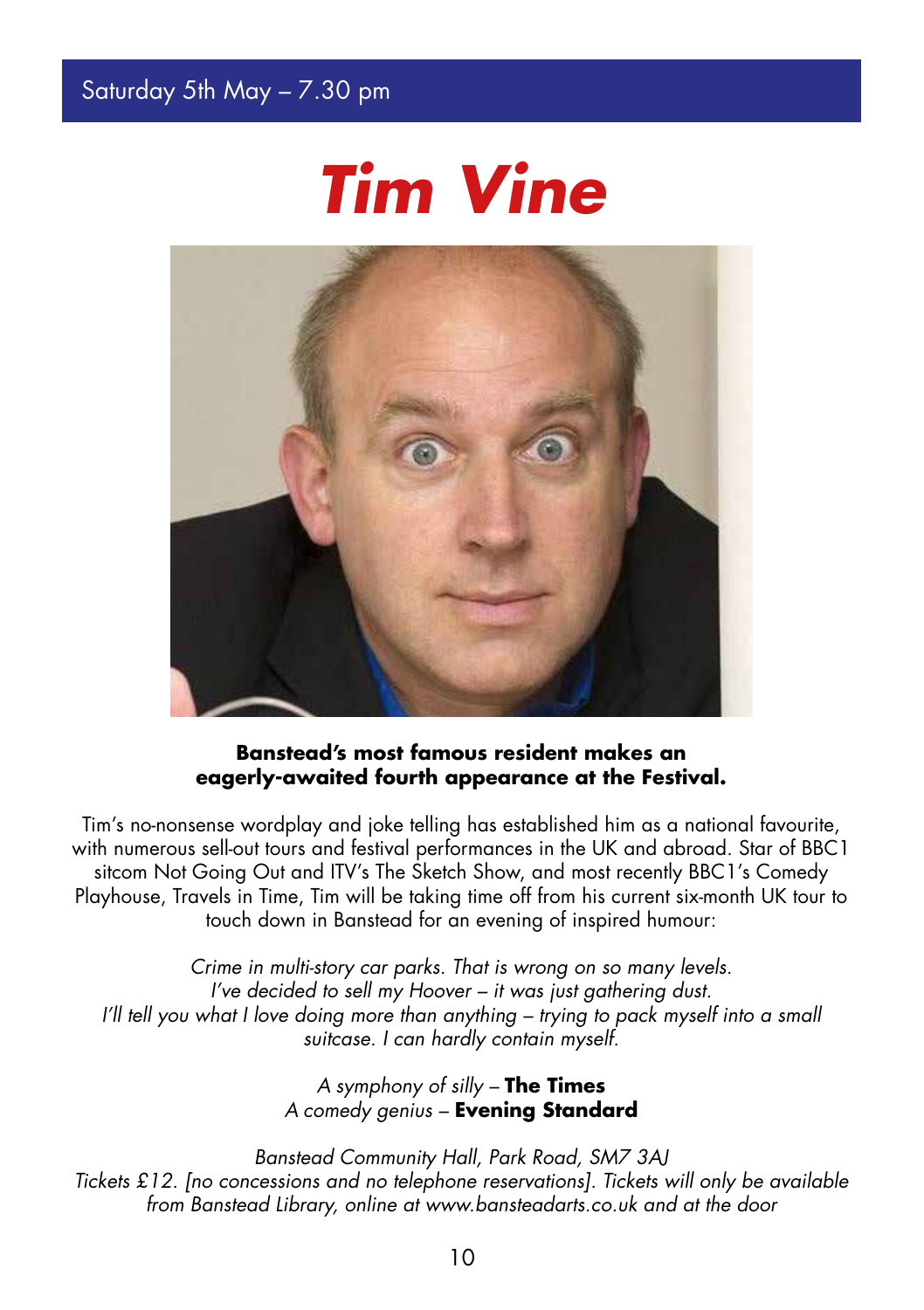# *Lunchtime Concert Duo Dec & Lajdorf*



### **Piotr Dec, clarinet Edyta Lajdorf, piano**

#### **BRAHMS: Clarinet Sonata in E flat major, Op 120 No 2 SCHUMANN: Fantasiestücke, Op 73 DEBUSSY: Première Rhapsodie POULENC: Clarinet Sonata in C major**

Piotr Dec and Edyta Lajdorf, both from Poland, are multi-prizewinners in this country and abroad who met at the Royal College of Music and straightaway decided to collaborate. They have chosen to present four substantial and contrasting works of the German and French clarinet repertoire, which will beautifully exploit the mellow tonal variety of the instrument.

> *All Saints' Parish Church, High Street, SM7 2NN Admission by programme £6, on sale at the door*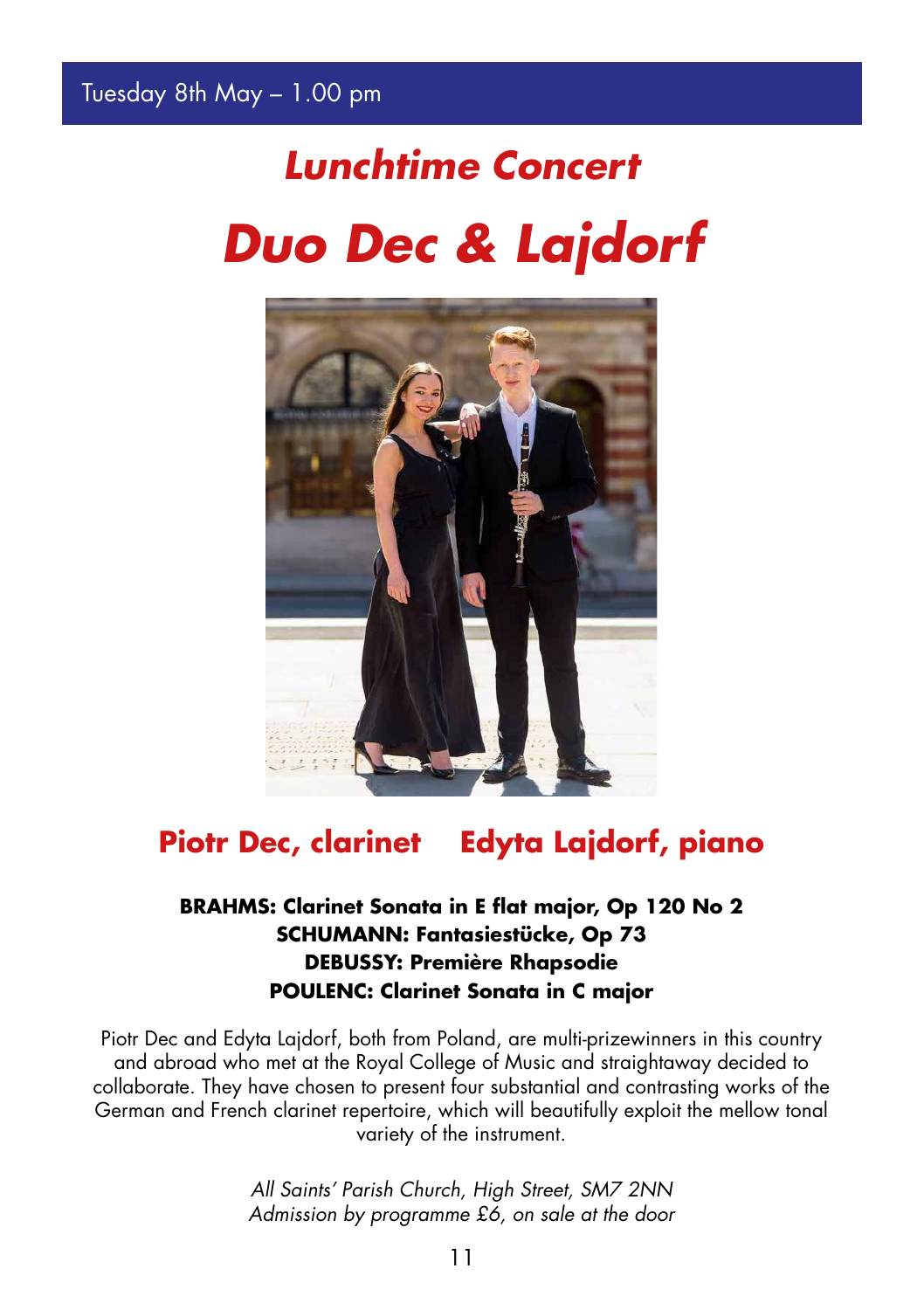### *Banstead Horticultural Society Open Evening*





*Tranquillity*

We have great fun putting our Open Evening together and this year's has been inspired by the idea of the garden as a place of peaceful enjoyment.

What's to enjoy? Welcome soft drink, creative on-site garden, exhibits of artwork, poetry and floral art, live demos of simple floral and craft ideas, plant sales, special guests, knowledgeable advice, raffle. Learn more about Banstead Village in Bloom [Silver Award 2017: our first year].

www.bansteadhorticulturalsociety.com

*Banstead Preparatory School, Sutton Lane, SM7 3RA Free Entry*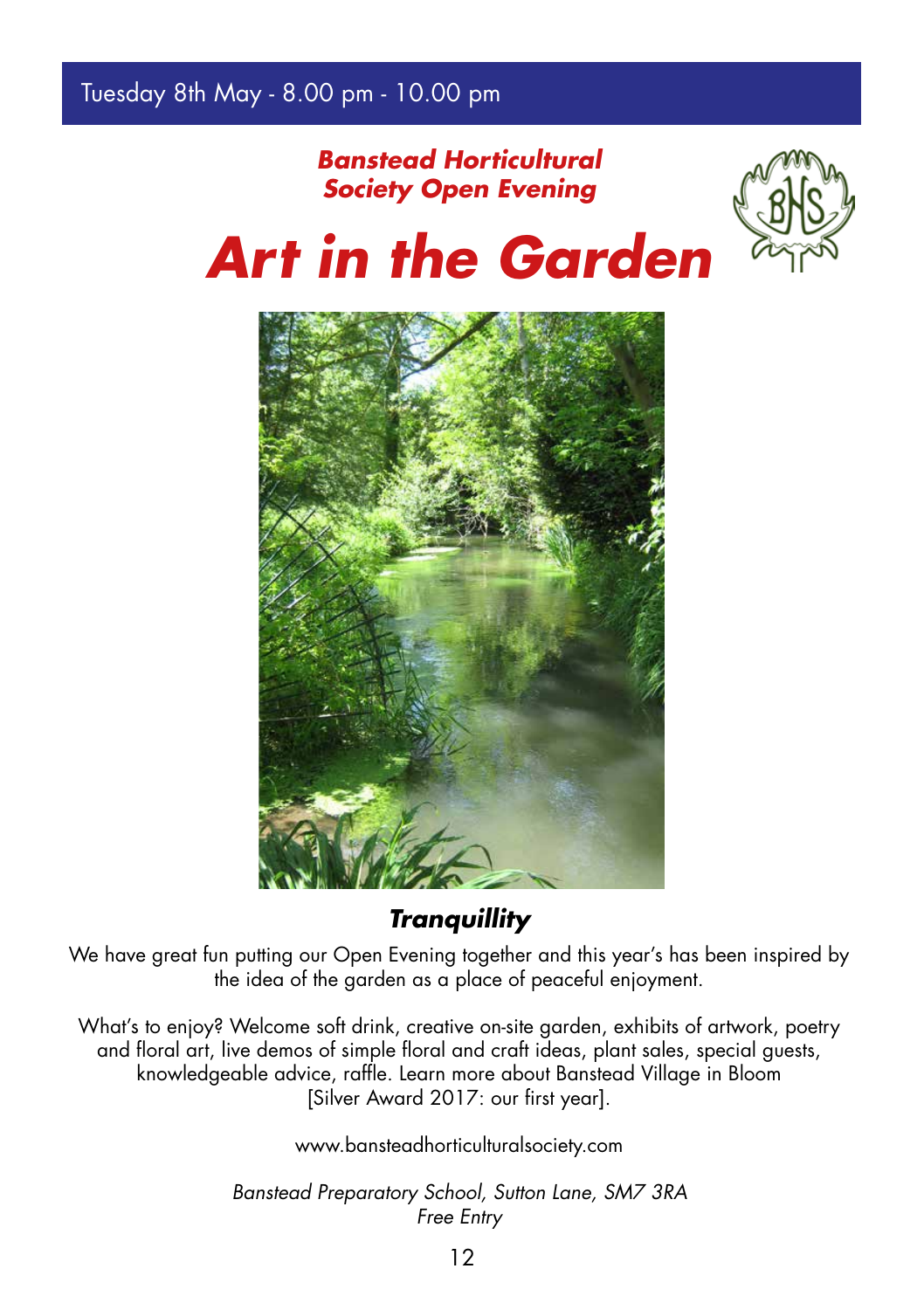### Wednesday 9th May - 6.30 pm

# *Poetry Prize Evening*

### *Sponsored by Banstead Coaches Limited Joshua Seigal, Adjudicator*



We present the results and readings of our Festival Society Schools Poetry Competition: prizewinners of each of three age groups between 5 and 15 will read their poems and receive signed books.

Our adjudicator, Joshua Seigal, is a poet, performer and educator who uses poetry to develop literary skills and inspire confidence and creativity. He has performed his poetry at places such as the Edinburgh Festival Fringe, the South Bank Centre, the 2012 London Olympics and the London Festival of Education, and has led poetry workshops at the National Portrait Gallery, the Ashmolean Museum, Oxford and the V&A Museum of Childhood, as well as at schools across the country.

*'Joshua Seigal is exactly the kind of person to interest children in poetry'*  **- Three Weeks Edinburgh**

#### **Admission free - everybody welcome. Refreshments on sale.**

Please note that parking at the school is limited. It would be appreciated if audience members leaving their cars in nearby streets would do so with consideration for the school's neighbours.

**BAFS and participating schools are grateful to Banstead Coaches Limited for their generous contribution towards the expenses of the competition, and to Head Teacher Mr. Chris Donovan and the staff and pupils of St. Anne's School for kindly hosting the event.**

*St. Anne's Roman Catholic Primary School, Court Road SM7 2PH*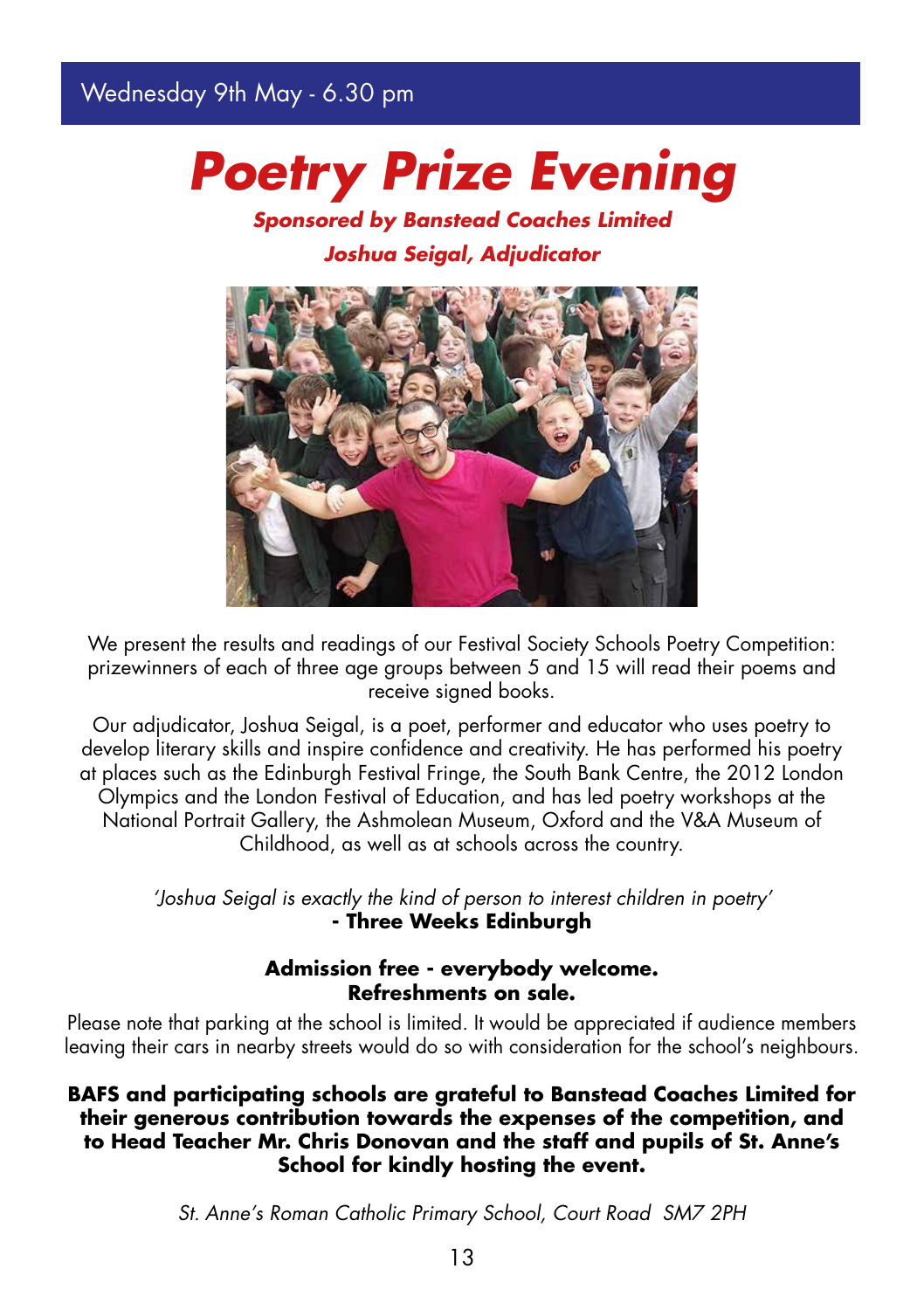# *Banstead History Research Group and Banstead History Centre present The Banstead Local History Detectives*



This year we will be presenting an insight into how the past is uncovered and pieced together from various sources. Being a local historian is a bit like being a detective looking for clues.

What does the local history detective do when presented with a cellar full of glass negatives dating to before the First World War? Well, you handle them with care! But what do you do with them after that? Get them cleaned, digitised, catalogued and archived. What then? What and who are the places and people on the photographs? Find out tonight how the challenge was, and still is, being tackled.

And what about the history of Banstead? When did the village first appear in historical documents? Our venerable local history detective will tell you more, with one or two surprises, including fake documents! And what about Mogador? Where did that name come from?

> *History brought alive by members of the Banstead History Centre and Banstead History Research Group.*

#### **There will be a display of historical material, a bookstall and a raffle.**

*Banstead Community Hall, Park Road, SM7 3AJ Tickets £10 [includes tea/coffee/soft drink and biscuits] available from Banstead Library or at the door*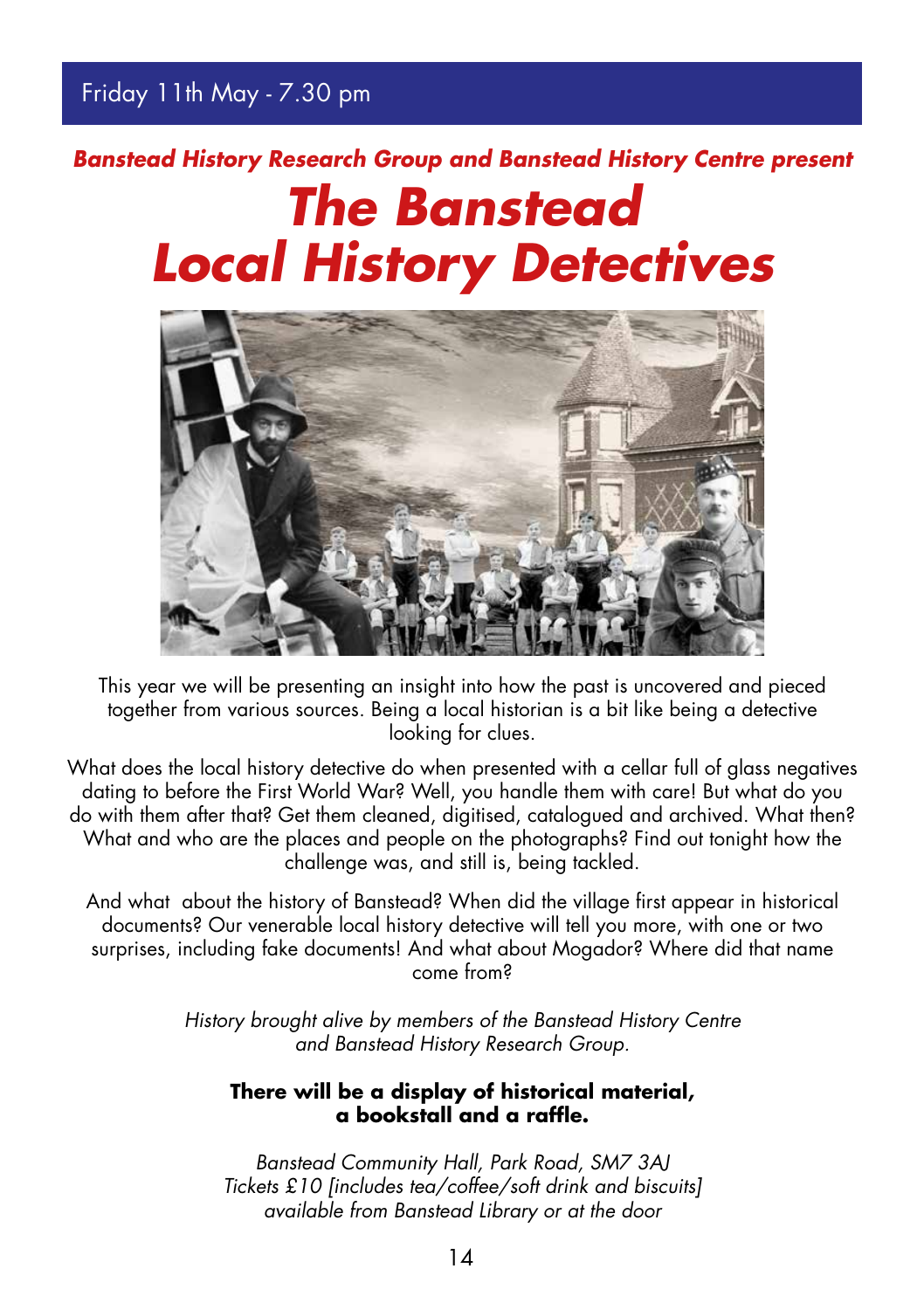# *The Oxford Clerks From Byrd to the Beatles*



### **Daniel Collins Edward Goble Andrew Johnson Richard Ogden Chris Webb**

The Oxford Clerks are an all-male vocal group, performing as just five singers with no backing instruments – all harmony is sung by the different voice parts – and singing everything from classical to contemporary. They grew up singing in cathedral choirs, and first met as choral scholars at Magdalen College, Oxford, so they are at home performing Renaissance music and other works of the English choral tradition. At the other end of the scale they are arguably at their best – and have a lot of fun – performing lighter music such as Cole Porter and the Beatles.

> They intend to offer you a range of music from both these styles, as well as some from the journey in between!

*Banstead Community Hall, Park Road Tickets £12 School Pupils: Free Available from Banstead Library, at the door, or at www.bansteadarts.co.uk*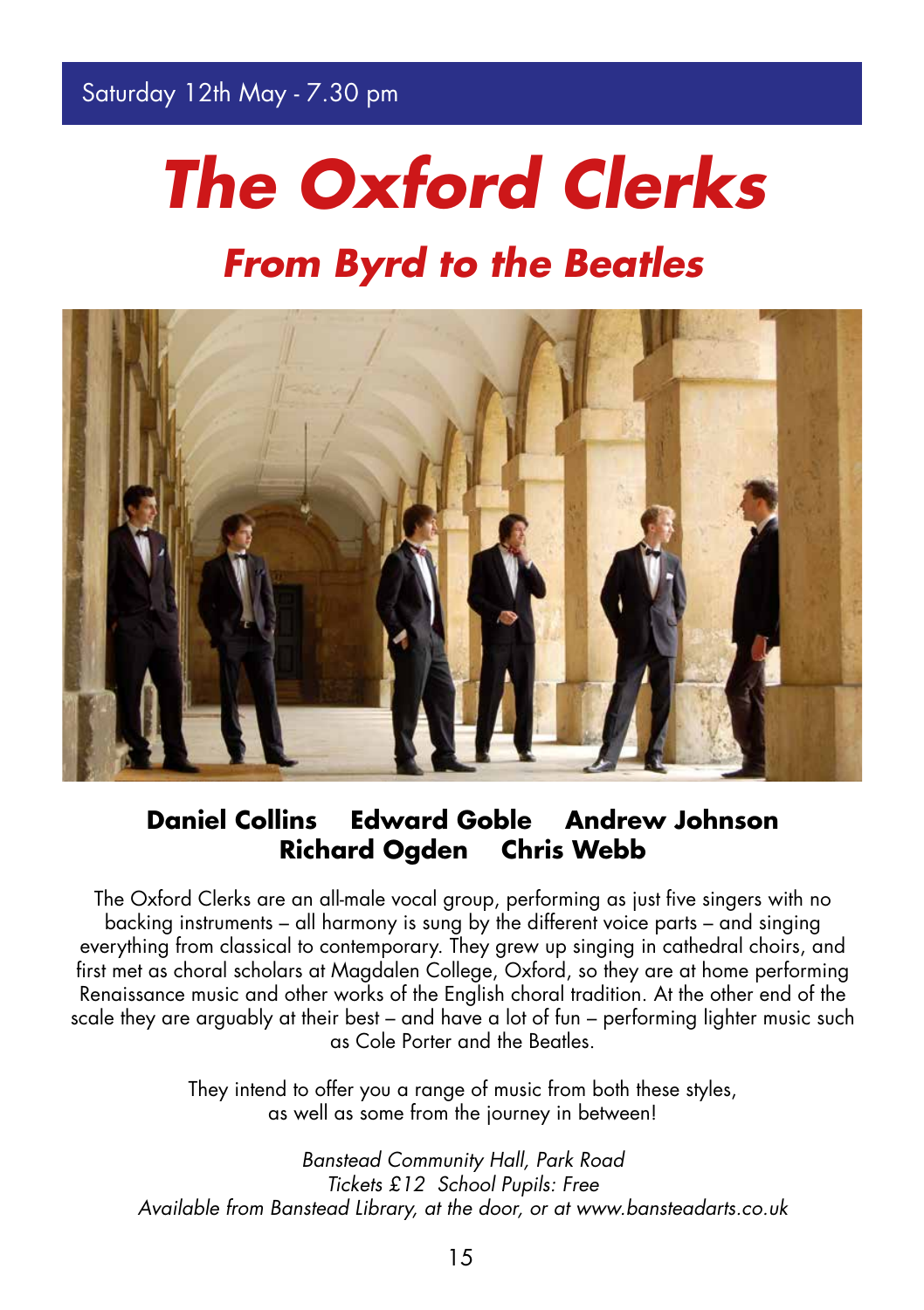# *Festival Walks*

**Experienced volunteers from two different organisations lead these enjoyable and informative walks.**

### **Sunday 6th May** *Birdwatching at Canons Farm and Banstead Woods*

Leader: David Campbell

Meet at Canons Farmhouse, Canons Lane, Burgh Heath KT20 6DD [grid ref TQ247576] [park on lane outside the farmhouse, or on Ballards Green, off Canons Lane]

This walk through farmland and ancient woodland will open your eyes to the birds that flood into the country each spring, a movement visible even well inland. Possible sightings include Wheatear, Whinchat, Ring Ouzel,Yellow Wagtail, Hobby, Red Kite and a variety of other migrants, alongside common warblers and hirundines.

> Time: 9.00 am Duration: 3 hours A donation of £3 per person to the Canons Farm and Banstead Woods Bird Group would be appreciated.

**Saturday 12th May** *Flowers and Butterflies of Park Downs*

Leader: Jill Hall

Meet at Holly Lane Car Park, Banstead Woods [grid ref TQ273583], for a two-hour ramble on Park Downs SSSI, exploring this special downland habitat. It is a bit hilly, but hopefully not too muddy – be prepared for the weather conditions of the day!

Time: 10.30 am Duration: 2 hours A donation of £2 per person to Surrey Wildlife Trust would be appreciated.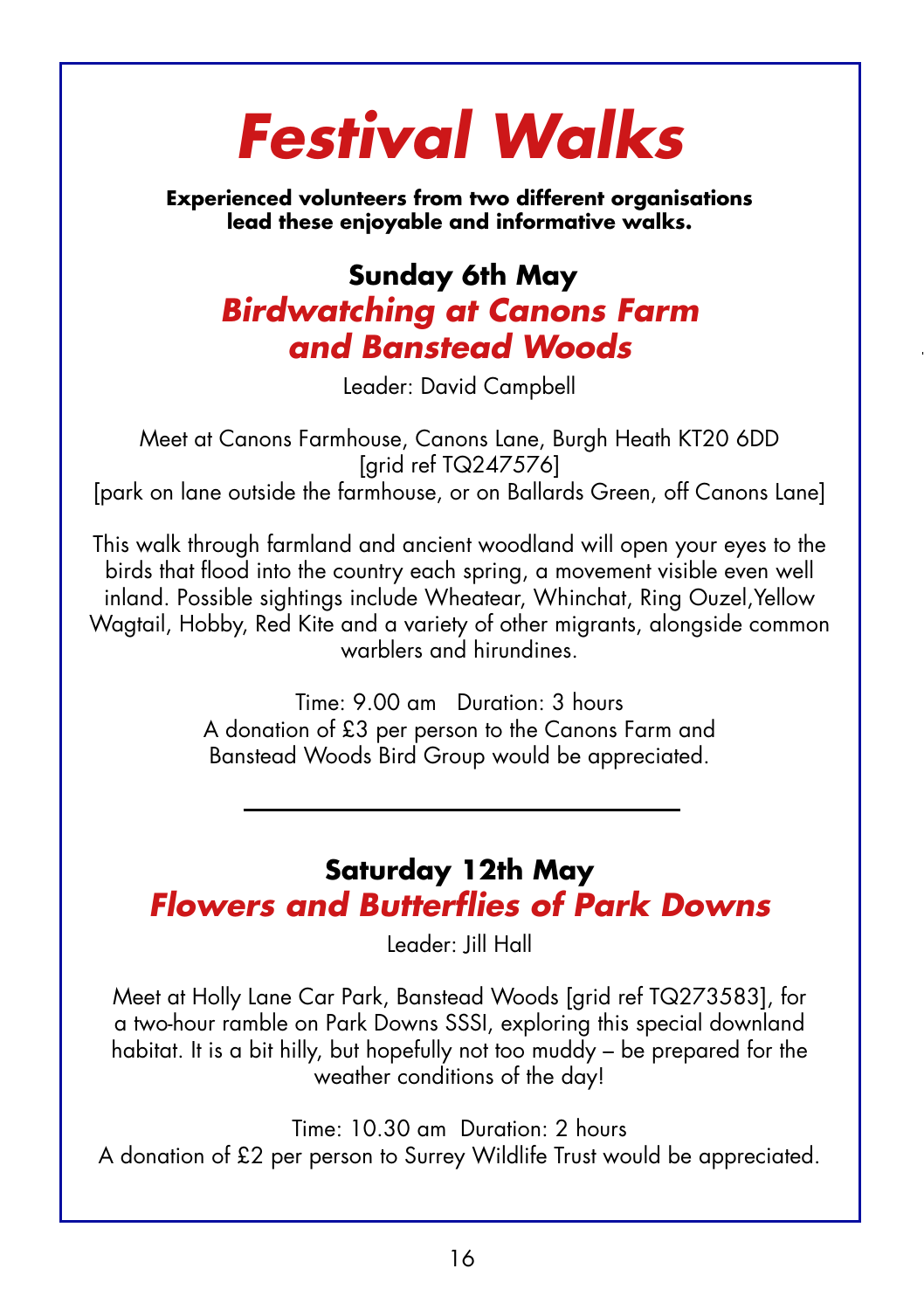### Sunday 13th May - 6.30 pm

# *Choral Evensong at All Saints'*

The Festival concludes with a service at All Saints', whose Choir, under its Music Director Jan Pringle, will lead the singing.

*All Saints' Parish Church, High Street* **All welcome**

| <b>Coach Visit Ticket Application</b><br>To Jeff Young, 70 Nork Way, Banstead SM7 1HW 01737 358737                                           |
|----------------------------------------------------------------------------------------------------------------------------------------------|
| Please reserve ______ places for Wednesday 2nd May/Thursday 10th May [delete as necessary]                                                   |
| 1 enclose cheque for £____ [£54.50 per person] Please make cheques payable to 'BAFS'<br>and enclose a stamped-addressed envelope for tickets |
|                                                                                                                                              |
|                                                                                                                                              |
|                                                                                                                                              |
| _Telephone______________                                                                                                                     |
| Lunch options [please tick]                                                                                                                  |
| Steak & Kidney Pie with mash and veg<br>Mains                                                                                                |
| Scampi & Chips & Peas                                                                                                                        |
| Gluten-free Chicken, topped with bacon & Cheese with chips & peas                                                                            |
| Vegetarian option: Stuffed Peppers                                                                                                           |
| Apple & Rhubarb Crumble and custard<br>Dessert                                                                                               |

Selection of ice-cream